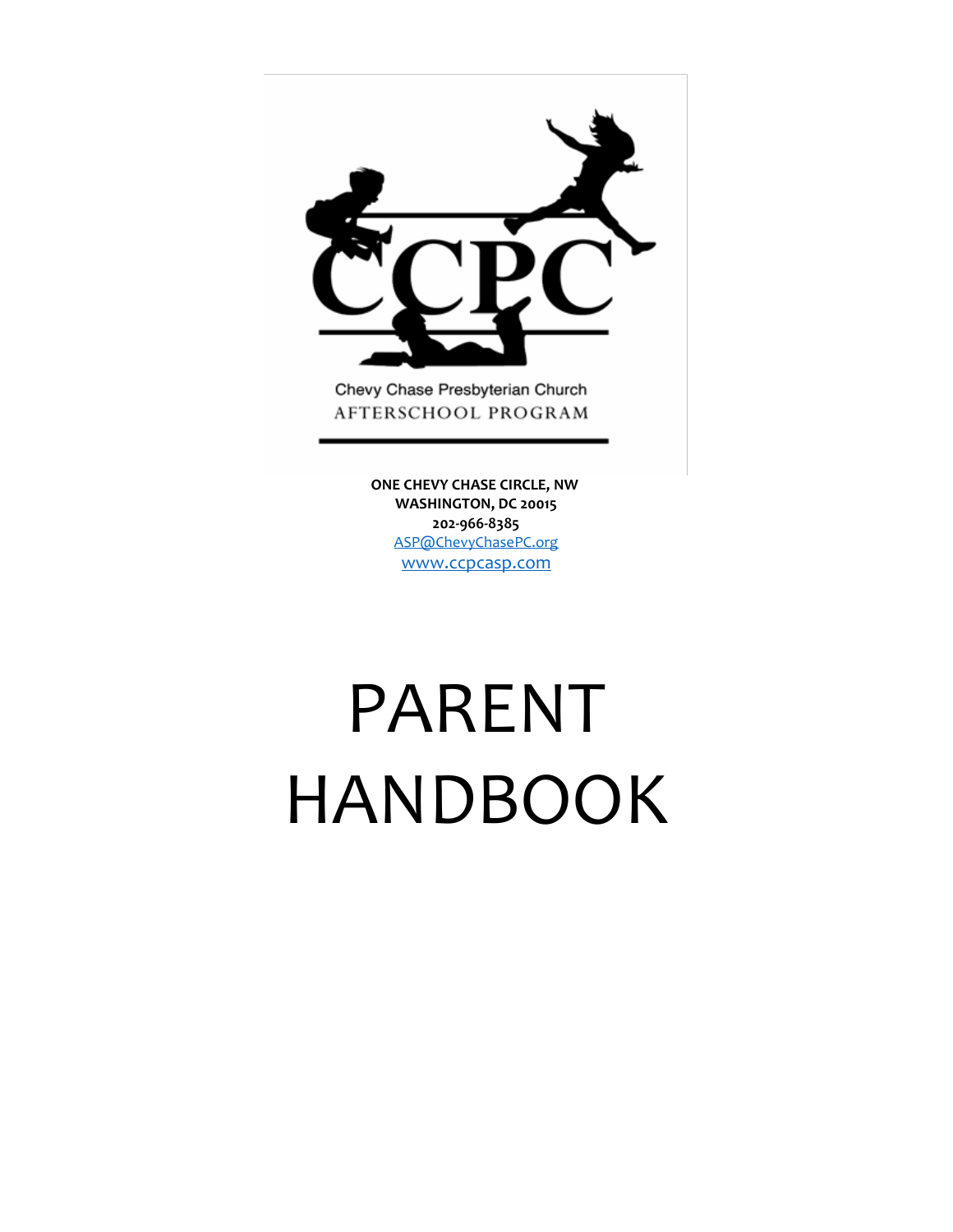# 2021 - 2022 SCHOOL YEAR DISCLAIMERS:

Due to the circumstances of the COVID-19 Pandemic there are a few changes to our practices. These changes include, but are not limited to the following:

- Increased facility spaces
- Reduced class sizes
- No FULL DAY care will be offered, but Parent Drop Off @ 3pm on non – holiday school closure days will be available.
- No Van Transportation will be provided following FLEX classes or sports practices at this time.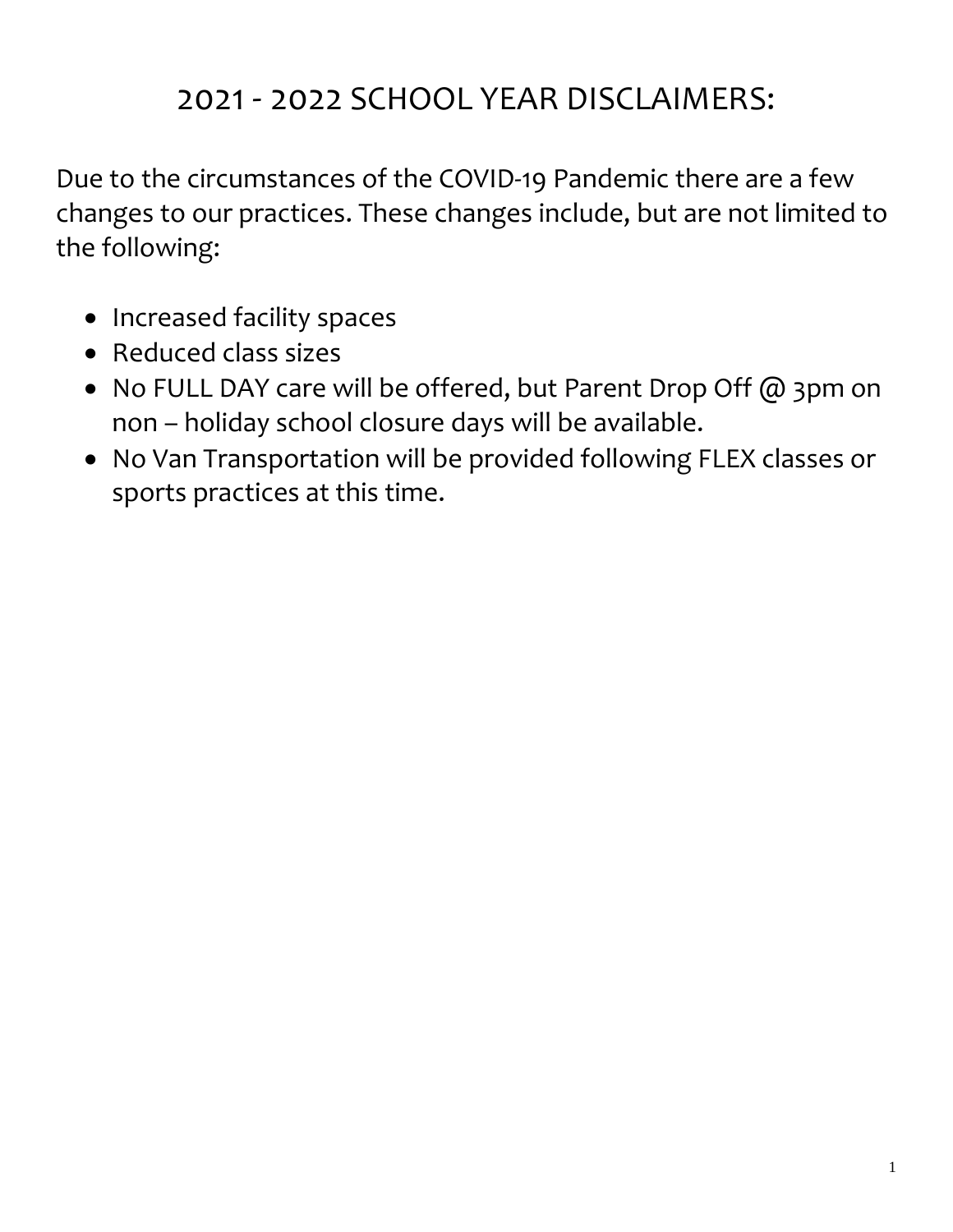#### **CCPC AFTER SCHOOL PROGRAM**

#### **1. Mission Statement**

We, the Chevy Chase Presbyterian Church (CCPC), believe that All children are gifts of God, created in God's good image;

All children have a right to be children, nurtured in a safe environment;

All children are loved by God, regardless of race, gender, or creed.

To this end, the CCPC After School Program, an outreach of the church to families of the community, provides safety, care, and creative enrichment for children in grades PreK-5<sup>th</sup>. The Program strives to build a strong community by providing opportunities for children to develop positive relationships with adults and other children. The ASP enrollment is open to those of all races, ethnic backgrounds, and religious affiliation.

# **2. Relation to Church**

The CCPC After School Program is part of the Christian Education program at the Chevy Chase Presbyterian Church. The program is operated under the authority of the Session of the church and the Christian Education Committee. The program is non-doctrinal and open to families of all faiths. After School Program families are invited and welcome to join in Church sponsored family activities throughout the year.

# **3. Enrollment**

Children of all races, nationalities and religions are encouraged to apply for enrollment. The program takes pride in the diverse group of children currently enrolled. The program enrolls children in PreK  $-5<sup>th</sup>$  grades. Children of church members and siblings of children already enrolled in the program are given priority in enrollment.

# **4. Program and Activities**

The CCPC After school Program offers a wide variety of activities. The late afternoon hours are divided into four periods: Snack Time, Homework Time (2<sup>nd</sup> – 5<sup>th</sup> grades), Indoor Play and Outdoor/Active Play.

#### **SNACK TIME**

Snack time is different based on each age group. For the youngest classes, snack begins as soon as the children arrive at the program. The older classes enjoy some free play outside before snack between 4:30 & 5:00.

#### **HOMEWORK TIME**

Homework time of 30-45 minutes is set aside for 2<sup>nd</sup> through 5<sup>th</sup> graders. If they complete their homework, or were not assigned homework, those children are asked to read quietly until homework time is over. There is no homework time for the youngest groups because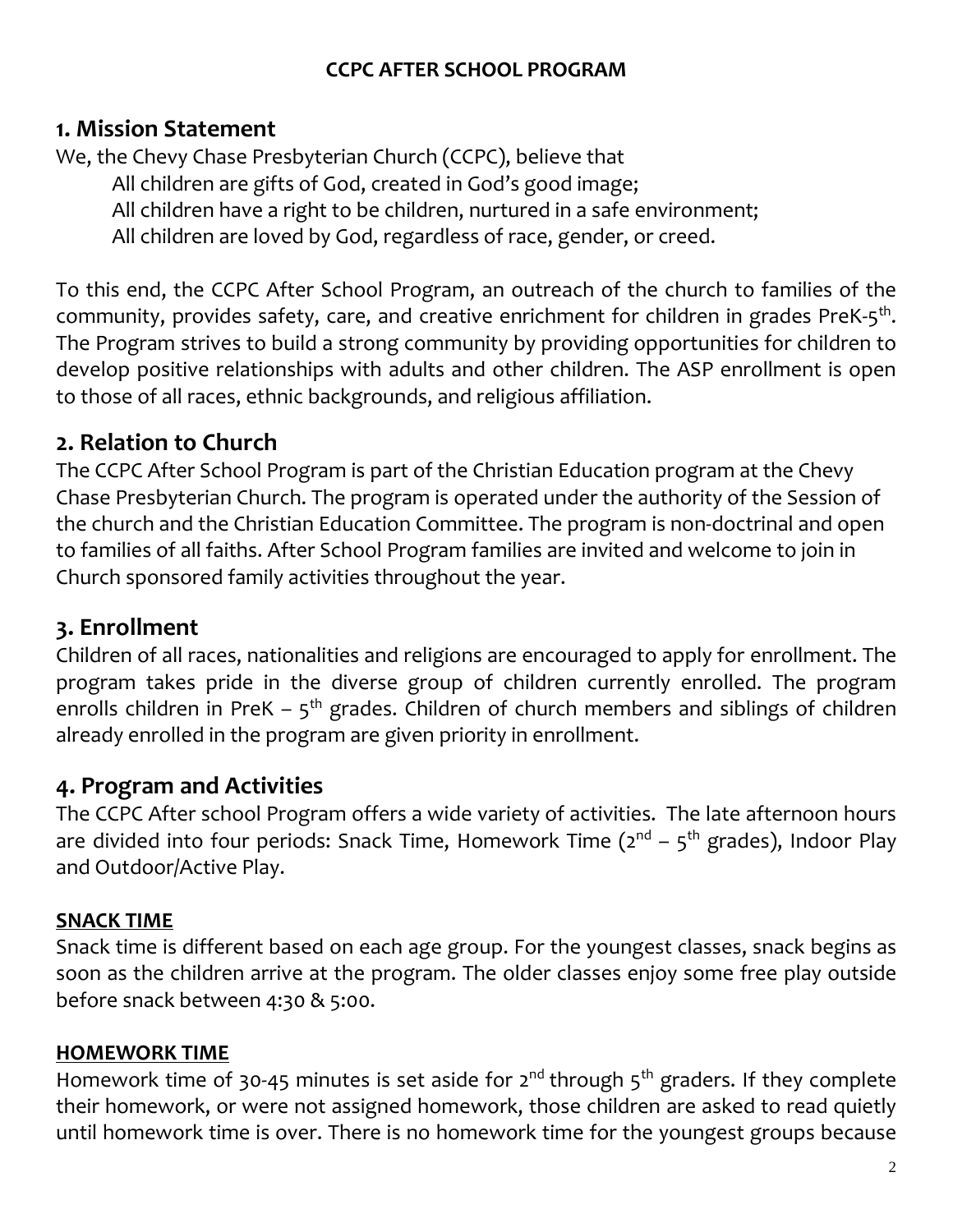they are to do their homework at home with their parents as it is an important home-school link, though a 10 – 15 minute quiet reading time is part of each day.

#### **INDOOR PLAY**

Indoor play consists of a variety of activities. Cars, blocks, Legos, dramatic play, puzzles, drawing, board games, card games, art projects, and reading are a sampling of available items/activities to engage the children during inside play time.

#### **OUTDOOR/ACTIVE PLAY:**

Active play is held outside as much as possible during the nicer weather for sports, games, and Free Choice play on the playground equipment. In the event of inclement weather, a large room is available for indoor play and favorite games, such as Four Corners, Builders & Bulldozers, Coke & Pepsi, Battleship, Sharks & Minnows jump rope, and races.

#### **CLEAN UP TIME:**

Clean up time ends the day. Children put away toys and equipment and help the staff clean up the Program's rooms. At the end of the day the children from all classes may gather on the playground or for games in the big room or another quiet activity in one of the classrooms.

# **5. Facilities**

The After School Program has its home base in the Education Wing. There are four large, brightly lit rooms, and a kitchen. There are also 2 multi-purpose rooms on the 1<sup>st</sup> and 3<sup>rd</sup> floors which can be used for indoor games during inclement weather and group events. The program makes daily use of the large outdoor playground, weather permitting.

# **6. Staff**

The overall program is administered by three Co-Directors. The children are divided into four classrooms based on age groupings, with each classroom being led by a Teacher and a Teacher Assistant. A high staff/child ratio assures adequate supervision and constructive interaction among staff and children.

All staff members are screened under available procedures from the D.C. Police or the police of the staff member's home state.

All staff members have been trained in First Aid and CPR and Teachers receive 21 hours of continuing education annually.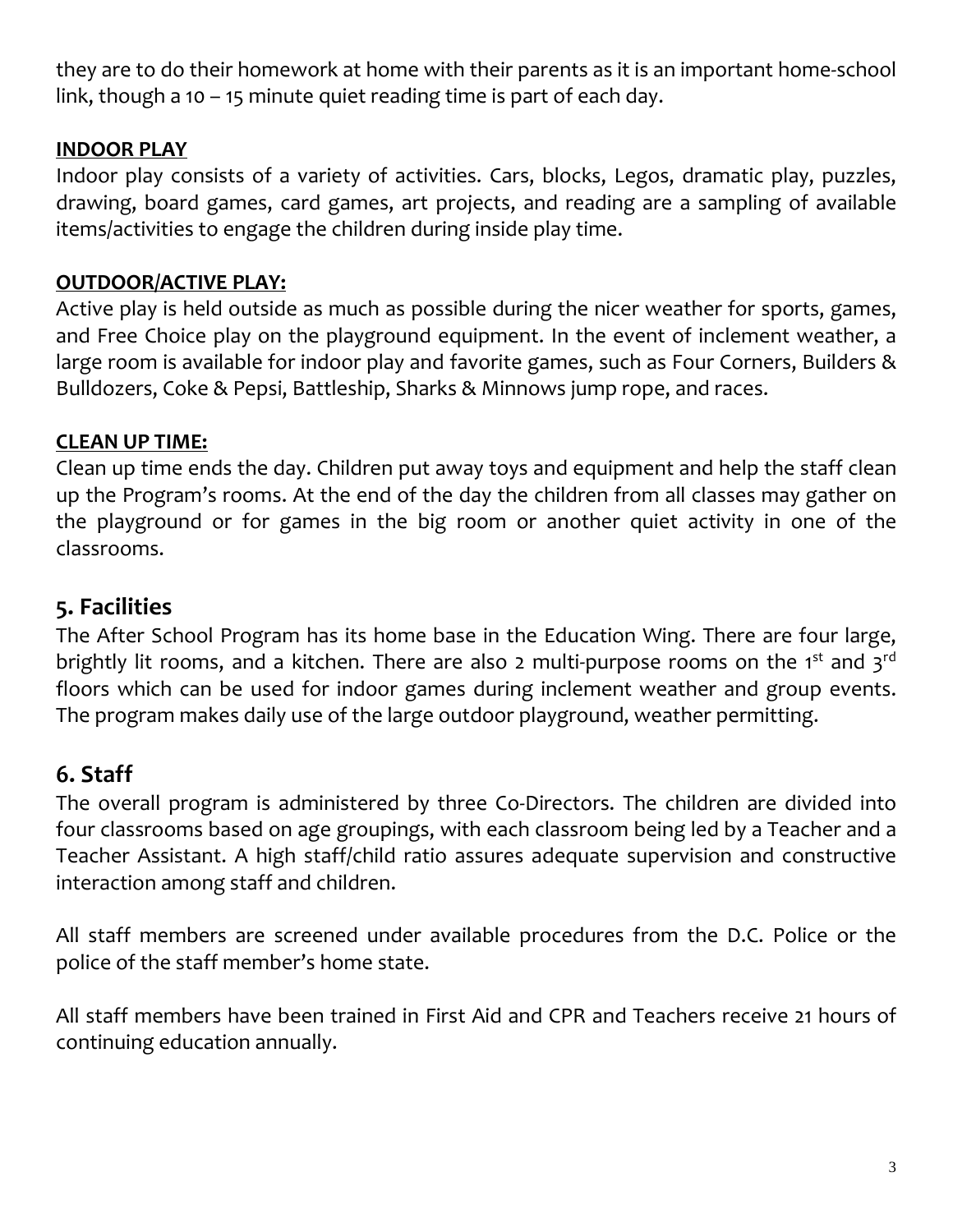# **7. Hours**

The hours of the After School Program are 3:00PM to 6:30PM Monday through Friday.

# **8. Tuition and Fees (2021 – 2022)**

Monthly tuition is 1/10<sup>th</sup> of the annual tuition. A Tuition Deposit equal to 1 month's tuition is due once confirmation of enrollment is received. Thereafter, monthly tuition will be due before the  $15^{th}$  of the month, September - May.

*NEW THIS YEAR:* Parents will be invoiced on the first of the month through the parent portal of our database system. Online payments will be arranged by the parent to occur by the 15<sup>th</sup>. If payment is not received by the 15<sup>th</sup> of the month, a **Late Payment Fee** of \$10 will be charged. Parents who are in arrears more than one month's payment may be asked to remove their child from the Program. Parents in need of special arrangements should speak to one of the Co-Directors.

No refunds will be given for non-attendance or if holidays fall on days of scheduled attendance.

#### The **Monthly Tuition** is as follows:

| 5 days a week | \$480.00 per child (\$456 for second child) |
|---------------|---------------------------------------------|
| 4 days a week | $$445.00$ per child                         |
| 3 days a week | \$390.00 per child                          |
| 2 days a week | \$335.00 per child                          |

Families with 2 or more children enrolled 5 days per week will receive a 5% sibling discount on the second (and third) child's tuition.

#### **Withdrawals**

Parents wishing to withdraw their child from the Program, and/or decrease enrollment days must give the Directors **30 days' written notice**. No refunds will be given for withdrawal with less than 30 days' written notice. In the event of withdrawal from the program, the tuition deposit is non-refundable and will not be credited to your final tuition payment.

#### **Drop In Days**

Often parents of part-time students need to use CCPC an extra day. The fee is \$25 per child for each extra day.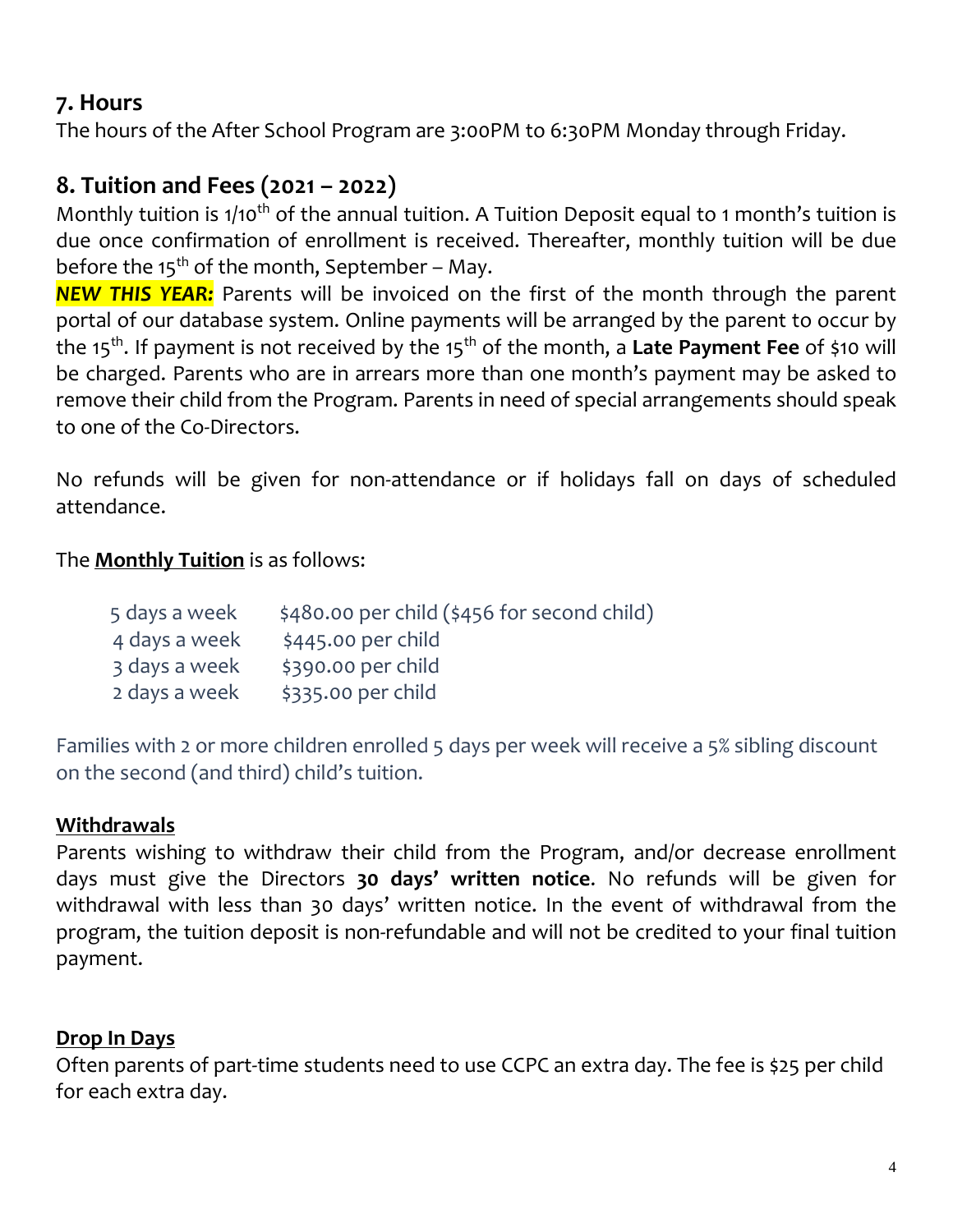#### **FLEX Academy Class Pick-up**

#### *WE DO NOT ANTCIPATE LAFAYETTE HOSTING FLEX CLASSES AT THIS TIME, IF THIS CHANGES WE WILL ADJUST ACCORDINGLY.*

Many Lafayette families choose to participate in FLEX Academy classes held at the end of the school day. CCPC ASP offers van pick-up at 4:30 following their after school activity, and shuttles them back to CCPC for a fee of \$5 per ride.

Sign up for van spaces will be done in coordination with the FLEX Academy registration and will be first come, first served.

We can accommodate a maximum of 10 children per day, with 6 booster seats (for children in Pre-K, Kindergarten and 1 $^{\rm st}$  grade). We must have a minimum of 3 children signed up per day to make a trip. *These maximum and minimum numbers will apply to make up classes as* well. If we do not have a minimum of 3 children to retrieve on any given day, we will notify *parents that transportation to CCPC cannot be provided that day.*

#### **Parent Drop-Off Days:**

There are days scheduled throughout the school year when D.C. Public Schools are closed all day for Professional Development or Parent-Teacher Conferences. While we will no longer be offering Full Day care, CCPC will be open from 3:00pm – 6:30pm on these days and parents may drop-off their children for the afternoon.

#### **Late Pick-up Fees:**

**The After School Program closes at 6:30pm by which time all students should be picked up.** If a parent is late, **a \$20.00 fee PER CHILD** is charged for each 15 minutes or fraction thereof to compensate the staff member who remains with that child. The late fees are as follows:

| If you pick up your child between | $6:31-6:46$ pm | the late fee is                                      | \$20.00  |
|-----------------------------------|----------------|------------------------------------------------------|----------|
|                                   | 6:47-7:02pm    |                                                      | \$40.00  |
|                                   | 7:03-7:18pm    |                                                      | \$60.00  |
|                                   | 7:19-7:34pm    |                                                      | \$80.00  |
|                                   | 7:35-7:50pm    |                                                      | \$100.00 |
|                                   |                | The fees keep building until the child is picked up. |          |

#### **Late will be billed in the next monthly billing cycle. Repeated infractions may result in a parent-Director conference.**

It is advisable for parents to find a friend or neighbor in the After School Program who would be willing to take your child home with him or her on those occasions that you know in advance would keep you later than pick-up time. This arrangement is made between parents and then the Program is notified about the change in who is picking up.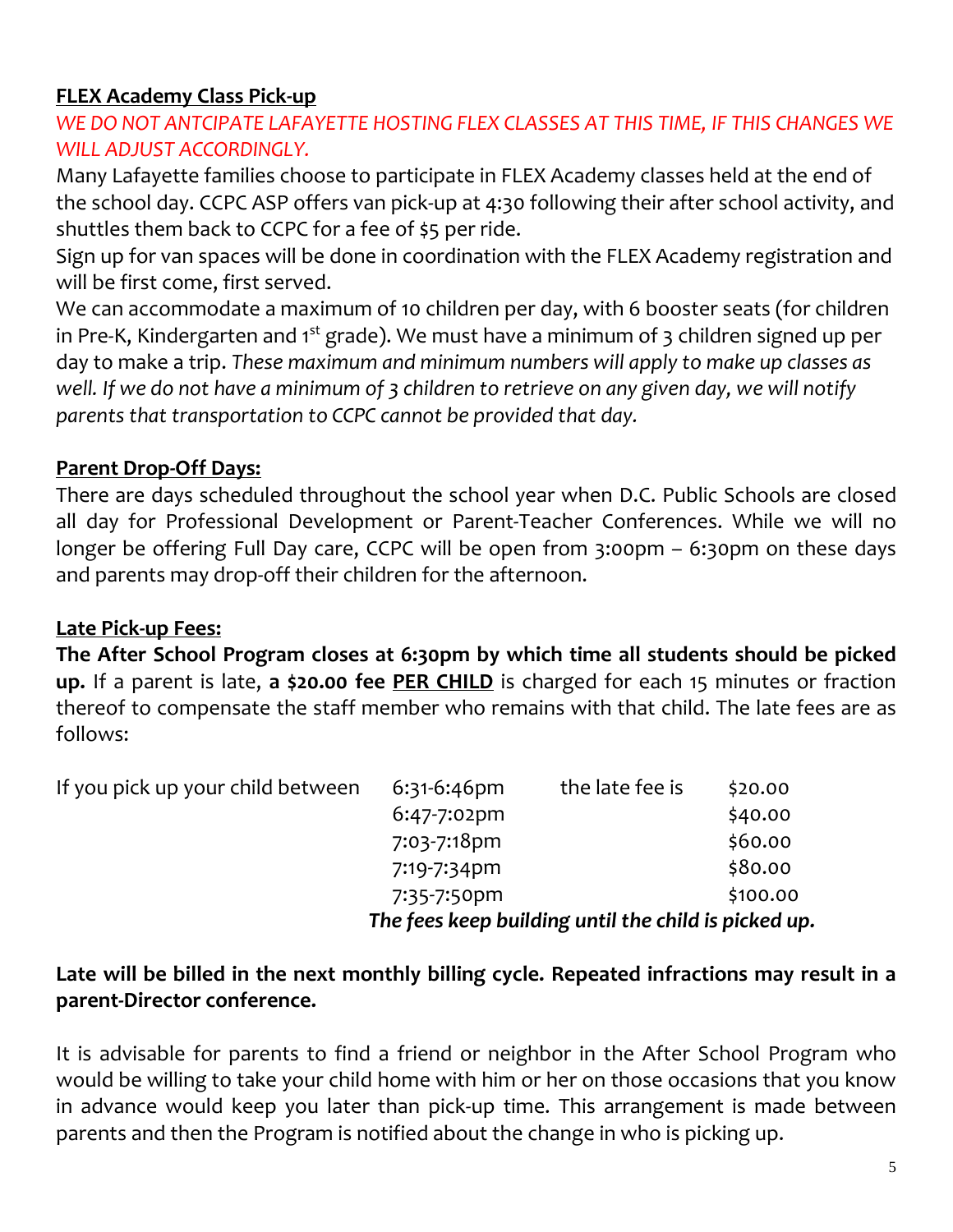# **9. Attendance and Pick-up**

The Program must be notified **before 2:30pm** if a child will be absent (i.e., playdate, doctor's appointment, or absence from school) on a day of scheduled attendance. Parents may email the program at [ASP@chevychasepc.org](mailto:ASP@chevychasepc.org) at any time during the day or may speak directly to a Co-Director by phone or text after 2:30pm.

If a child is attending on a day which is NOT his/her scheduled day, CCPC needs that information, as well.

**If a child is to go home with anyone other than his/her parents, the parent must inform the Program, even if that person is on the list of approved people. The CCPC staff needs to know who to expect for pick-up of each child**. If the person is an unfamiliar friend or babysitter, that person will need to present a photo I.D. before we will release the child to him/her.

Each parent and student will be given a CCPC After School Program business card to carry which has the Program phone number as well as cell phone numbers of CCPC staff members who will be meeting the children at the Lafayette Elementary School.

#### *If a child was not in school because of behavior issues or because of illness (kept home to "monitor" coughs, stomach aches or fever, etc.), that child may not be dropped off at CCPC that day.*

If CCPC gets a message that a child is not to be picked up because of an after school doctor's appointment or other activity but is to be dropped off at CCPC later in the day, **THE PARENT MUST CALL CCPC TO NOTIFY TIME OF ARRIVAL AND THE PARENT MUST WALK THE CHILD UP TO THE CLASSROOM FOR SAFETY'S SAKE WHEN DROPPING-OFF AT CCPC.**

#### **Messages AFTER 2:30pm**

Parents are asked to call CCPC staff on their cell phone to report the change in schedule for pick-up.

Playdates must be arranged a day in advance so that CCPC staff has proper notice and information. If there is no message about a child going home with someone other than a parent, that child must accompany the CCPC staff to CCPC.

If a parent fails to notify the Program that their child will not be attending the After School Program that day, it puts extra stress and strain on the staff who will look everywhere for that child. Should a parent fail repeatedly to notify the Program that their child will not be picked up by ASP staff members, that parent is jeopardizing his/her child's place in the Program.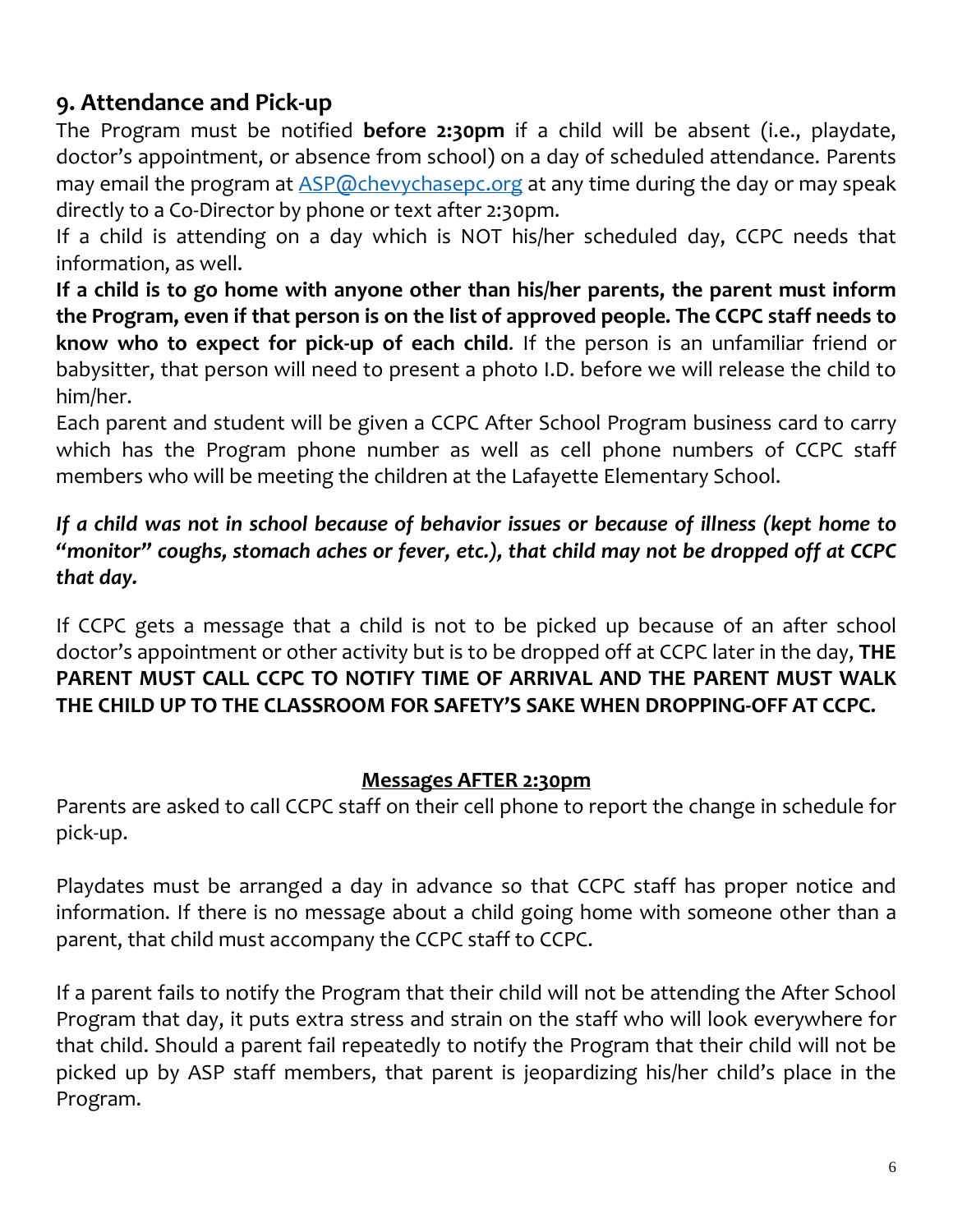#### **PICK UP AT LAFAYETTE**

CCPC Staff Members will be at Lafayette by 3:05pm each day to greet the children. Students in PreK, Kindergarten and 1<sup>st</sup> grade will be met by a CCPC staff member at their dismissal location.  $2^{nd}$  –  $5^{th}$  graders will self-dismiss to CCPC staff members at our predetermined meeting location. Each child will be signed in by CCPC staff. It is up to the child to report to the CCPC staff as soon as possible after dismissal. Cell phone use by students immediately after dismissal often slows down the checking in and departure of the entire group. Please be sure your child understands this and only uses his/her cell phone to reach you in an emergency, not to check in with friends.

Once a child who is enrolled in CCPC After School Program is dismissed by the Lafayette teacher, he/she is under the supervision of CCPC staff and is not allowed to leave the Lafayette Elementary School grounds without CCPC supervision, including Broad Branch Market.

When every student is accounted for, the CCPC group will walk back to the Program, stopping at each corner and will cross only in crosswalks when it is determined that it is safe to cross the street, led by CCPC staff.

On most days, children from Lafayette School will be picked up by staff members and escorted on foot to the Program. Children should be dressed properly in the event of rain, snow, or cold weather. In extremely bad weather (such as a thunderstorms or single digit wind chill temperatures), Lafayette children will be transported by church van.

All children, whenever being transported by church van, must be in seat belts. In addition, children under 8 years of age, whenever being transported by church van, must be in child booster seats.

#### **13. Snow and Bad Weather Policy**

The policy of the Program is to do all it can to assist parents when schools close early because of snow or other extreme weather conditions (e.g., extreme heat and broken air conditioning in the schools).

- If the D.C. Schools are closed because of snow, ice, or inclement weather, CCPC is closed.
- If the schools close during the school day because of weather, staff will make every effort to meet the children at the time of closing to bring them to CCPC provided the church building is open. Further information will be given by recorded message from the Program's number (202)966-8385.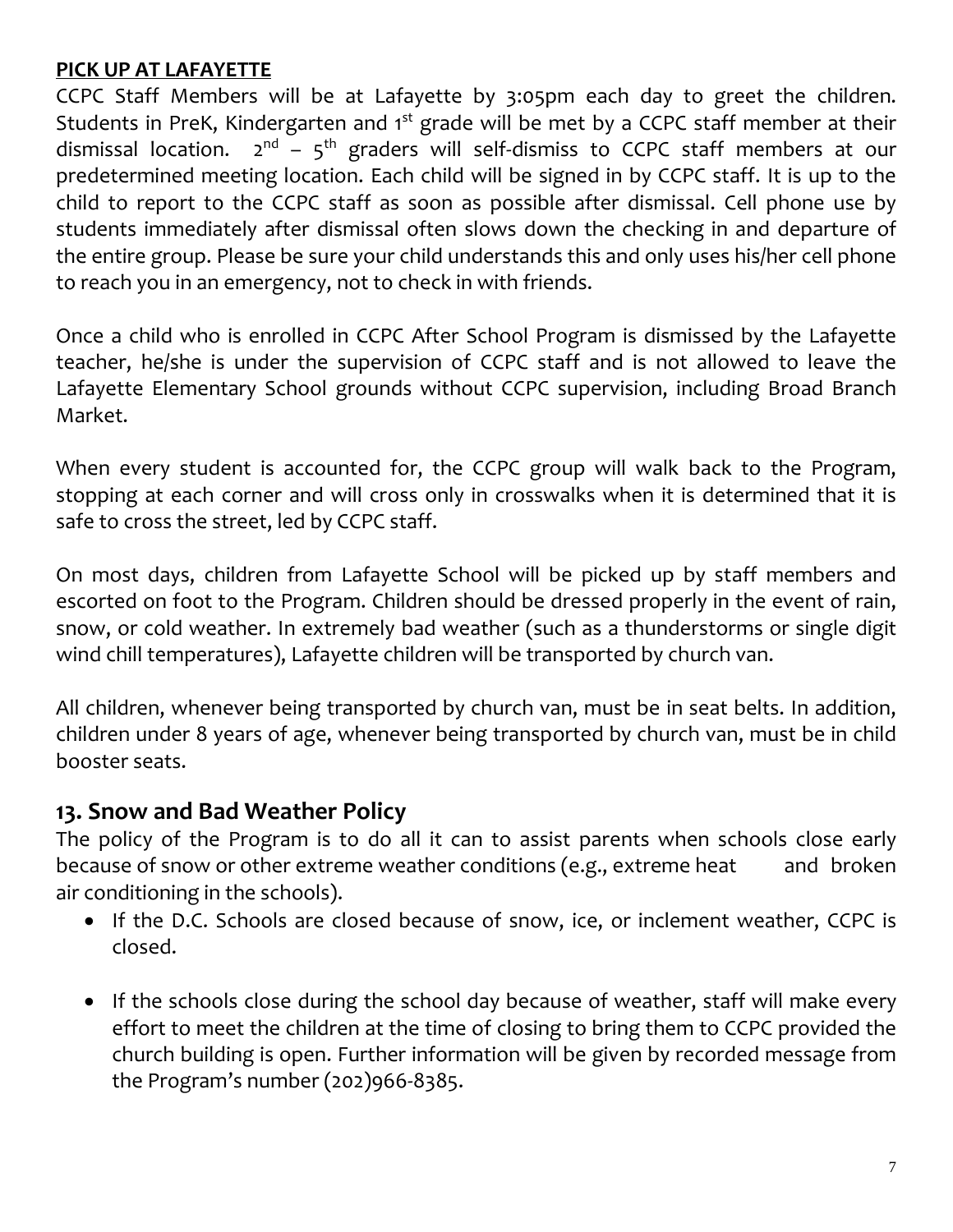- If the weather worsens and the children are at the Program, staff will notify Parents to come for their children. If the parents are unable to pick up the children before the stated early closing time, arrangements should be made for the children to go home with another adult (family friend or neighbor) or the parent of another child in the Program.
- When DC public schools close early because of snow and CCPC picks up your child, there is a \$25.00 fee per child when CCPC opens between 12 noon and 3:00pm.

# **14. Health and Safety**

*DUE TO THE EXTRAORDINARY CIRCUMSTANCES OF THE COVID- 19 PANDEMIC, OUR HEALTH AND SAFETY PROTOCOLS HAVE BEEN MODIFIED AND ENHANCED AS OUTLINED IN THE RE-OPENING PROTCOL DOCUMENT AVAILABLE ON OUR WEBSITE.*

The health and safety of each child is of primary importance to the Program staff. Each child must have on file with the Director a completed health form provided by the District of Columbia Health Department.

No sick children or children with contagious diseases or conditions (e.g., head lice, chicken pox, fever) may attend the Program. If a child becomes ill during Program hours, parents must arrange for the child to be picked up within an hour or other agreed-upon period.

If a child is not in school that day because of being kept home to monitor fever or illness, he or she **may not** attend/be dropped off at the After School Program that day.

#### *For the health of the other children and of the staff, please keep sick children, when contagious, home until they are symptom-free and fever-free for 24 hours.*

#### **Those children with HEAD LICE must be NIT-FREE to be able to return to CCPC**.

For those children on suspension from school, the suspension then also applies to attending the After School Program as well.

All instructions for special care, including allergies, dietary restrictions, and medical needs must be submitted in writing. If medication is to be administered at the ASP a form signed by the prescribing physician must be on file.

PreK, Kindergartners, and First Graders should keep an extra change of clothing, clearly labeled, in their After School Program classroom.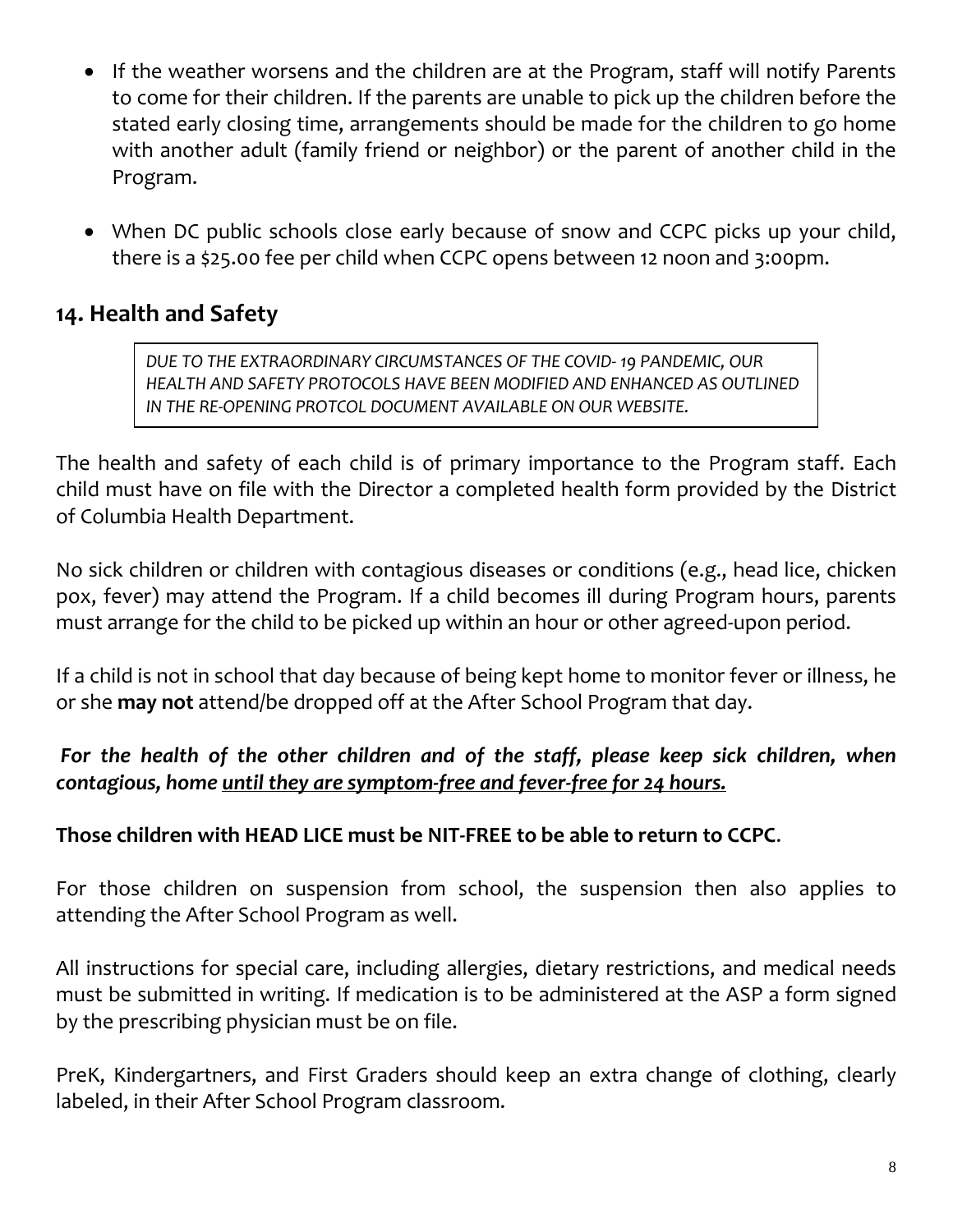CCPC After School Program has insurance covering certain injuries, accidents, or death, occurring during After School Program Hours. By signing the Insurance Waiver and Parent Handbook Agreement parents waive all claims that are not covered by said insurance against anyone affiliated with CCPC After School Program, including without limitation the Director, employees of CCPC After School Program, and persons affiliated with Chevy Chase Presbyterian Church.

# **15. Behavior/ Discipline**

The After School Program is based on mutual respect and the fundamental standards of conduct in dealing with staff, children, and parents. The goal of our Program is to provide a safe and caring environment for the children. The staff will offer appropriate activities, games, and homework time in the after school hours. The staff will serve as role models for mutual respect and positive attitudes for the children. We want the children to have a positive experience at CCPC.

Therefore, the After School Program will NOT tolerate:

- ◆ Weapons of any kind for any reason
- $\bullet$  Fighting
- Improper behavior, abusive or inappropriate language, crude gestures, poor attitudes
- $\bullet$  Bullying, taunting, intimidating others
- $\bullet$  Inappropriate dress
- ◆ Insubordination including disregarding directions by CCPC staff members.

#### **Warning System**

To keep parents up to date on any behavioral or other concerns that may occur with their child, we have instituted a warning system. It works on the concept of "3 Strikes and You're Out". For example, if a student exhibits any inappropriate act or behavior, the **student** will get a notice. The first notice is a green warning, the second yellow notice suspends the student for a specific day, the third notice, which is pink, expels the student from the Program without a refund. This warning system will not be used for minor situations. It will reflect the Program's rules and any other situations that may arise. The warning notices MUST be signed by a parent or guardian.

# **16. Communication Between Parents and Staff**

Parents will be kept informed of Program activities and are urged to inform the staff of important events in the child's life or changes in the child's home situation, routine, or schedules. Staff will inform parents if a child is having difficulty adapting to the Program's activities and will work with the parents to resolve any problems. If problems cannot be resolved, parents may be asked to take their children out of the Program.